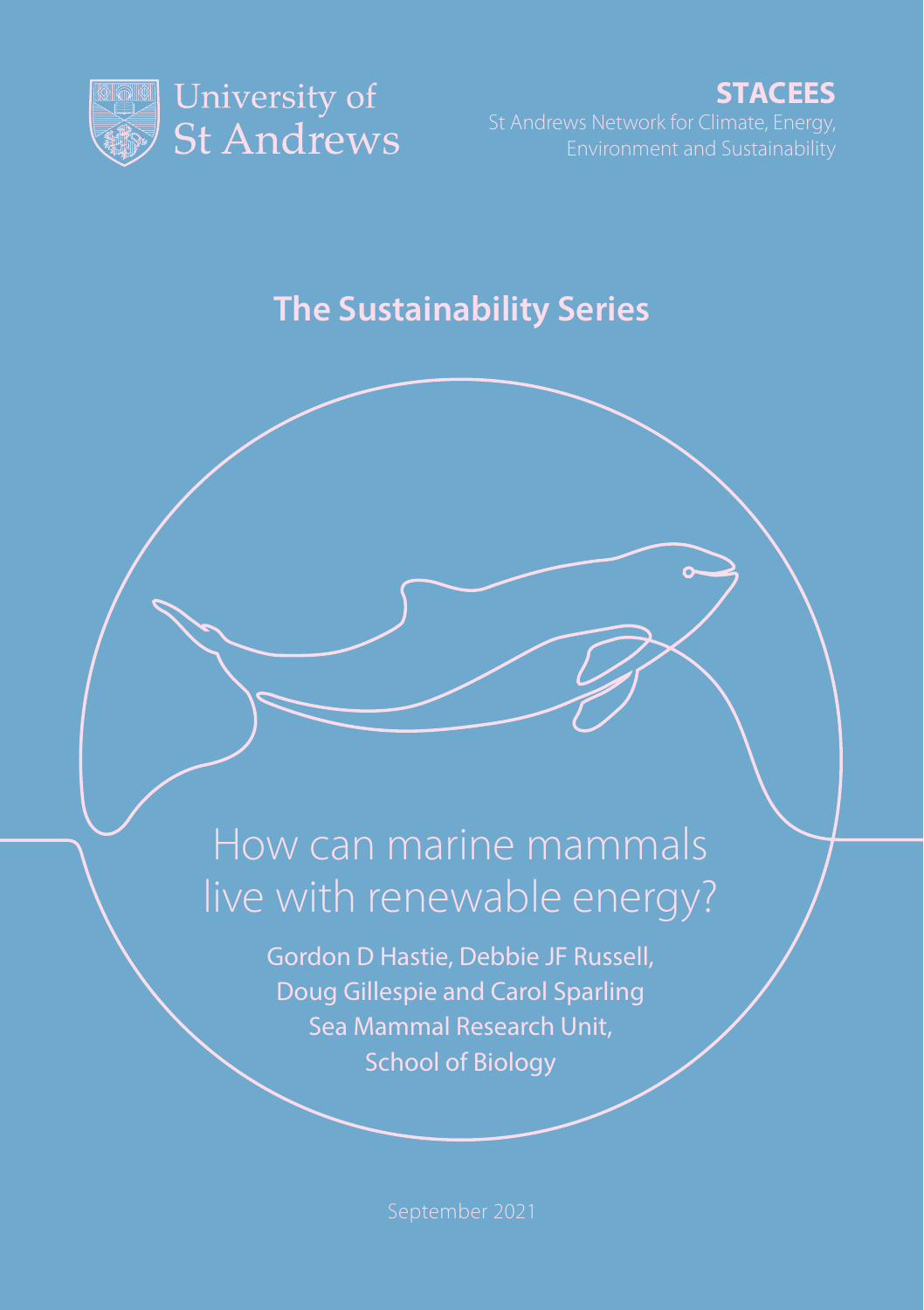## **How can marine mammals live with renewable energy?**

Gordon D Hastie, Debbie JF Russell, Doug Gillespie and Carol Sparling – Sea Mammal Research Unit, School of Biology (Article written by Martin Ince) Copyright © University of St Andrews 2021. For full terms, see end of article.

Sea mammals of all sizes are always a welcome sight for visitors to the UK

coastline. But while they are abundant in British waters, especially in Scotland, they now face a new challenge: coexisting with offshore renewable energy.

Gordon Hastie is a Senior Research Fellow at the Sea Mammal Research Unit (SMRU) at the University of St Andrews. He and colleagues have been tracking sea mammals to discover how they might adapt to the presence of machinery that extracts power from the winds, the tides, and the waves.

But first, how do we know where these intriguing animals are? Hastie explains that he works mainly with two species: the harbour seal and the harbour porpoise. "With harbour seals, we capture them and superglue a small GPS tracker to their fur. It stays in place for up to ten months, and they lose it because they moult once a year. It records their movement, including diving, and sends the data to us via the mobile phone system when the seal is on land."

With harbour porpoises, however, it is much more difficult to attach a tracker. Instead, scientists often use arrays of hydrophones (underwater microphones) to listen for their characteristic clicking sounds. For this research, dozens of animals have been tracked around marine renewable developments.

Research by Hastie and colleagues has focused on tidal power systems, which gather energy from strong ocean currents. The focus is on Orkney, where this technology is now being installed on a commercial scale. He says, "Early studies of animal movements indicate that they may be able to avoid the tidal energy turbines when they are running. That is good, because it avoids the risk of a dangerous collision. But it could deter them from important feeding grounds."

Hastie explains that modern tidal turbines look "very like a wind turbine under the water." In a collision with a moving blade, a seal or porpoise risks severe injury. To find out how severe, he and his colleagues carried out an extraordinary experiment. "We mounted a simulated blade on a jet boat, which allowed us to collide with a seal carcass and see how the injury varied with speed, looking at both skeletal and softtissue damage." It turns out that if the velocity of the blade exceeds five metres per second, there is a risk of serious injury. Actual blade velocities tend to be about 12 metres a second. This finding has been fed into policy by the Scottish and Welsh governments and will inform environmental risk models for tidal turbine installations.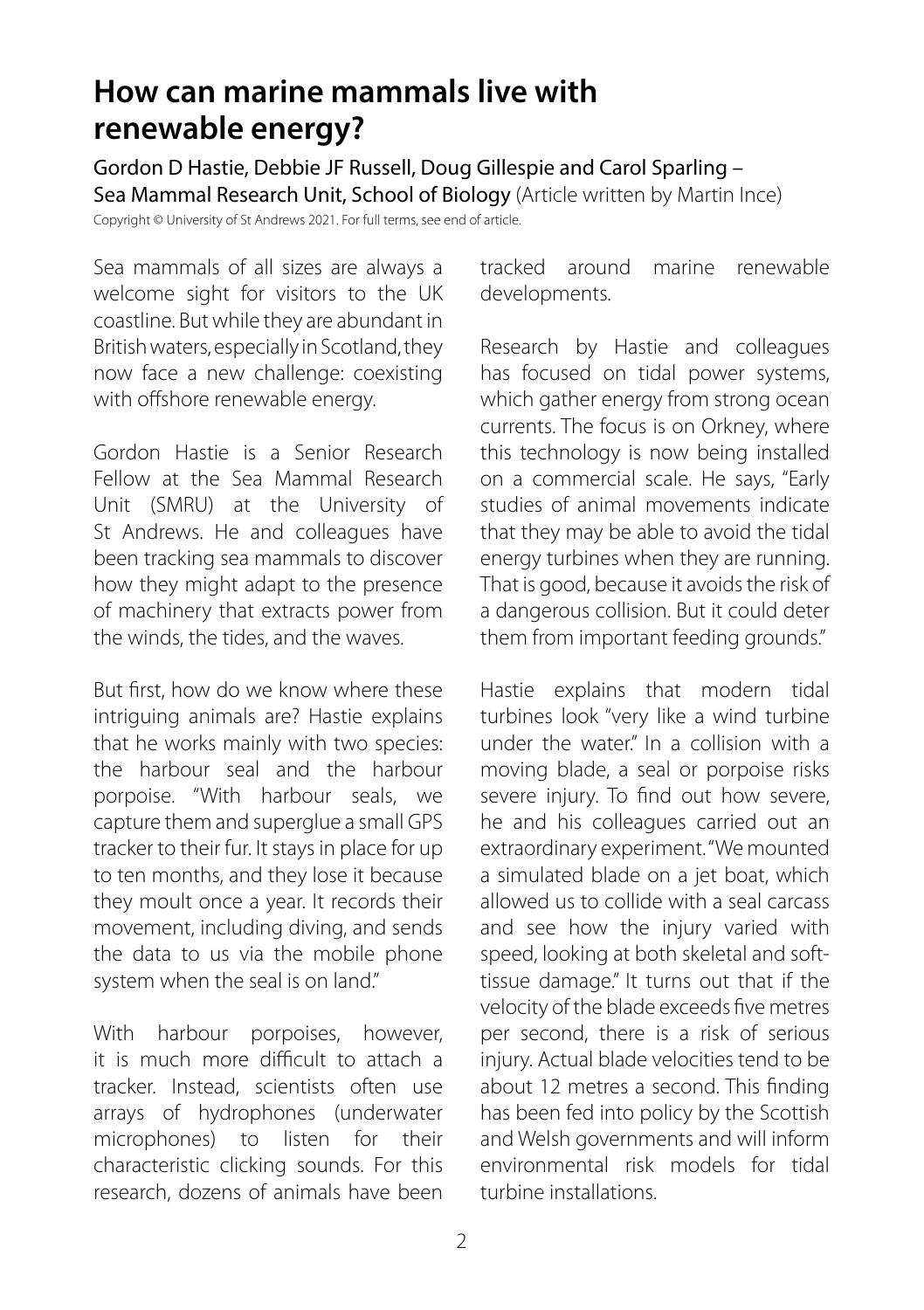#### **Noise nuisance**

The technology of seal and porpoise tracking has also been applied to offshore wind farms, a more established and fast-growing source of offshore energy. Hastie notes, "Here the risk seems to be mainly in the construction phase, when they often use a large pneumatic hammer to drive foundations into the seabed." This creates the possibility of hearing damage, a potentially severe hazard for animals that rely heavily on sound in their daily lives. In addition, there is the risk of preventing them from accessing their typical foraging habitats. However, research carried out in The Wash (southeast England) shows that animals avoiding the loud noises often return within a few hours of the work being completed.

This is a striking example of how sea mammals seem capable of living alongside human technology. Another example was uncovered by Hastie's colleague, Debbie Russell, who found that some seals do not avoid human structures on the sea floor. Rather, they prefer to feed at the artificial reefs that are often hosted by these structures. Hastie points out, "The North Sea is one of the most industrialised in the world, and interactions between human activities and marine mammals are inevitable. However, the impact of such activities is multi-faceted and complex."

He adds that future technology, such as wave energy, may complicate matters further. Still, Hastie says, "We have not looked at this in detail because the industry is still in its infancy." It is hard to assess the effects of this industry until more wave machines are deployed at sea, as is now the case for wind and tidal devices. But there is certainly a potential risk if large pieces of equipment with moving parts are installed at the sea surface.

Although most of their work is with smaller animals, Hastie points out that marine energy can also create peril for larger sea mammals, including migrating whales. "Whales are increasingly affected by industrial activities. At the moment the industry has not reached a size where this is a factor. But there are proposals for big offshore wind farms off the East coast of the US, and these could affect the migration of the endangered right whale."

Hastie is clear that these hazards "are not likely to be a show-stopper" for offshore renewable energy. Instead, they point to recommendations that will improve planning and engineering practice. "Every offshore installation requires planning consent," he points out, and this consent comes with conditions. For example, it may be possible to limit how fast a turbine blade can spin under water. For Hastie, "That's the value of having biologists talking to engineers and developers." He adds, "This research also feeds broader policy decisions about how much offshore energy can be developed and where." So, it has a direct effect on Scotland's ambitions to become a world leader for low-carbon energy.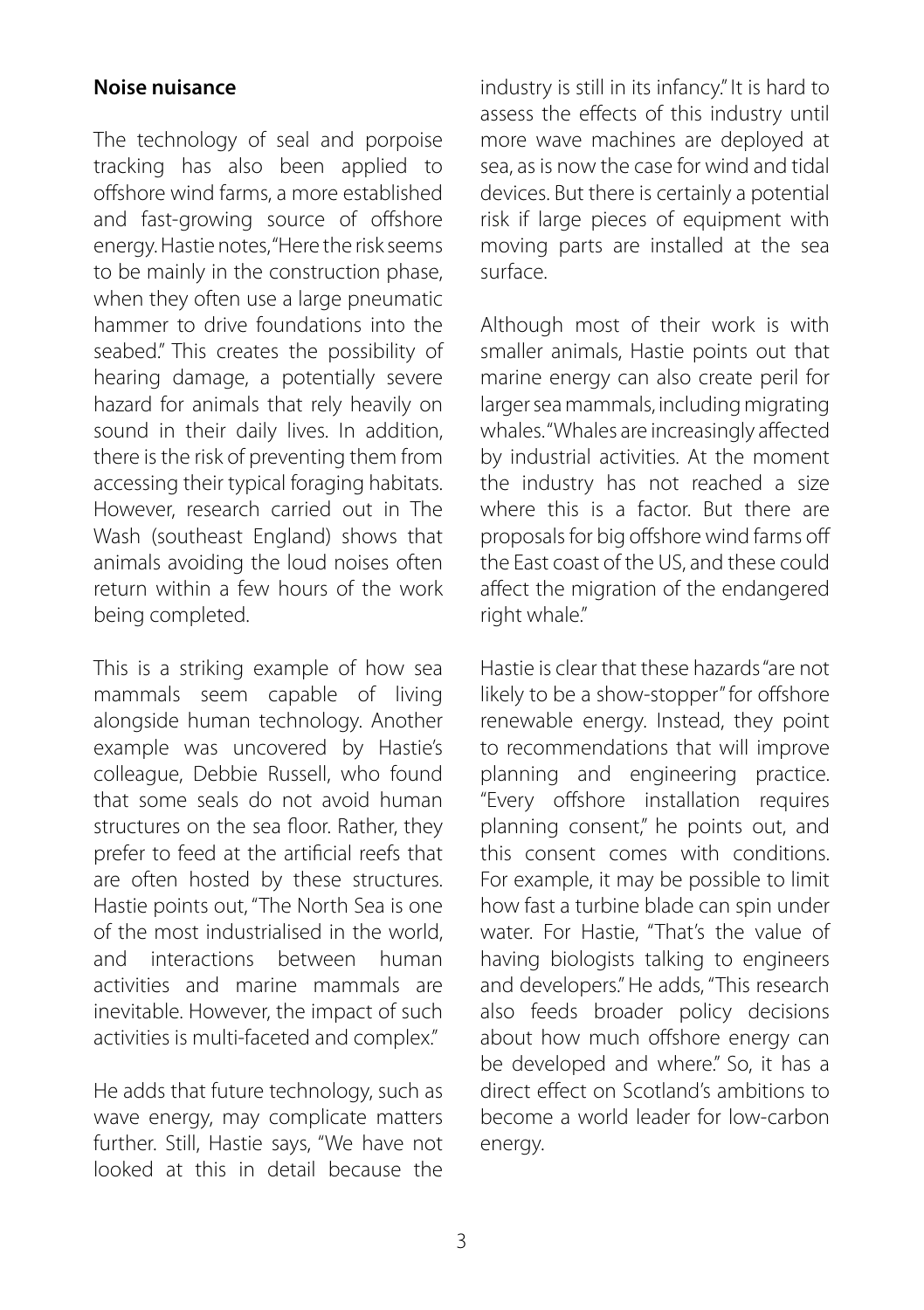Hastie says that St Andrews is ideally placed to be a global focus for this activity. He points out that the SMRU is probably the biggest centre in the world for pure and applied work both in this area and in terms of sea mammal behaviour. SMRU marine renewables research is funded by the Department of Business, Energy and Industrial Strategy, Natural Environment Research Council, NatureScot and the Scottish Government.

And he is clear that results of this research must be viewed alongside the clear benefits that renewable energy brings: "Marine mammals have a huge amount to lose from climate change and global warming, and that is the context for all this activity."

#### **Find out more**

SMRU research website: [www.smru.st-andrews.ac.uk/research-policy/](http://www.smru.st-andrews.ac.uk/research-policy/human-impacts/) [human-impacts/](http://www.smru.st-andrews.ac.uk/research-policy/human-impacts/) EcoSTAR project website: [www.smru.st-andrews.ac.uk/ecostar/](http://www.smru.st-andrews.ac.uk/ecostar/) Twitter: [@\\_SMRU\\_](https://twitter.com/_SMRU_)